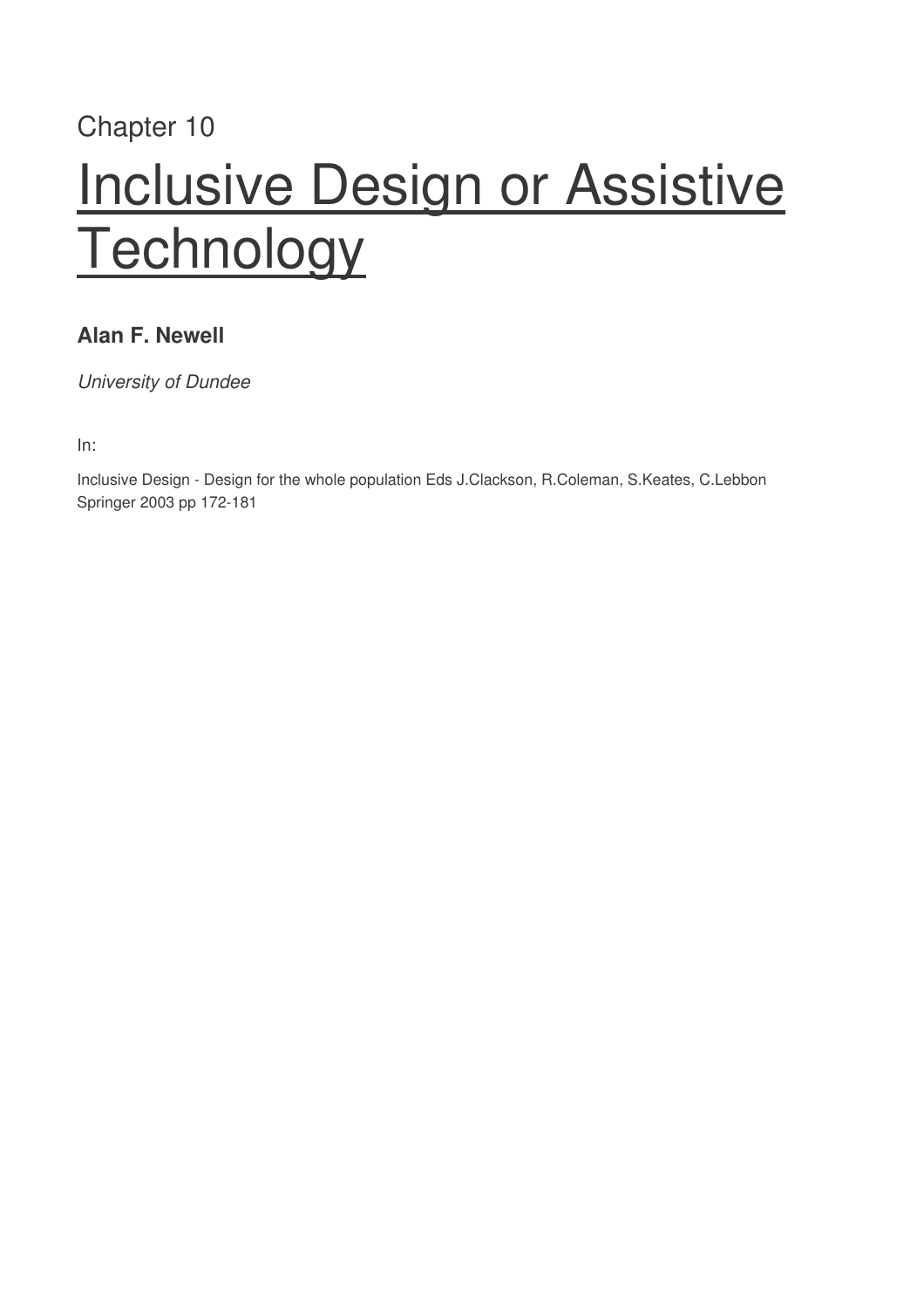This chapter considers the future of assistive technology, particularly in view of the effects of the Universal Design paradigm on mainstream design practice, and the inclusion of more 'assistive techniques' within the design of mainstream products. These trends could be thought to put the markets for assistive technology at risk. In contrast, however, the trends that led to the Universal Design agenda could also provide increasing market share for the Assistive Technology industries. In order to benefit from these trends, however, there need to be major changes in the way sections of the industry performs.

Please note that in this chapter, a number of generalisations about the assistive technology Industry are made, many of which are not true for the whole industry. The author is fully aware that his criticisms do not apply to many companies within the industry, but has done this in order to simplify his message. He hopes that the far-sighted companies in this field will excuse him and all will learn something from these perceptions.

### **The medical model of assistive technology**

Assistive and mainstream technology are usually considered as separate market segments, with assistive technology being primarily a subset of rehabilitation engineering. In other words, assistive technology is primarily associated with either short-term recuperation from injury or illness, or long-term functional support.

As is discussed in a later chapter by the same author, there was a move in the early 1990s to encourage mainstream designers to consider a wider user group for their products. This move was prompted by both legislation, such as the 1990 Americans with Disabilities Act (ADA, 1990) and the 1995 UK Disability Discrimination Act (DDA, 1995) and also a recognition of the demographic changes of the population becoming older.

The move to consider a wider range of users was articulated as a 'Universal Design' or 'Design for All' agenda. It was based on the assumption that mainstream designers could learn from the experiences of designers of Assistive Technology in responding to the particular design needs of disabled users, and thus be able to design products for all users, including disabled people. The principal motivation of the Universal Design agenda was to increase the range of people who could use mainstream products. The essential idea was that mainstream products should either directly cater for 'everyone', without the need for modification or adaptation, or that accessibility 'hooks' should be built into all mainstream products to support specialised access equipment.

A true 'Design for All' philosophy would imply that there was no need for assistive technology as mainstream products would cater for the needs and capabilities of all users. Even without this (impossible) dream, however, it seemed that the move towards inclusive mainstream products would leave assistive technology as an even more fringe activity than it had been in the past, and one with a very strong health/rehabilitation flavour. This essentially follows the medical model of disability where products are designed primarily to provide for the special needs of people with disabilities. This model implies the development of high cost specialised pieces of equipment for decreasing markets. The equipment would be marketed to health or social work services, and would be designed mainly for use within an institutionalised setting, such as a hospital or care home.

When following this medical model, designers of assistive technology tend to think of the people for whom they are designing not as 'users' or 'consumers', but as 'clients' or 'patients', and the true 'customer' as a government agency. The assistive technology industry has also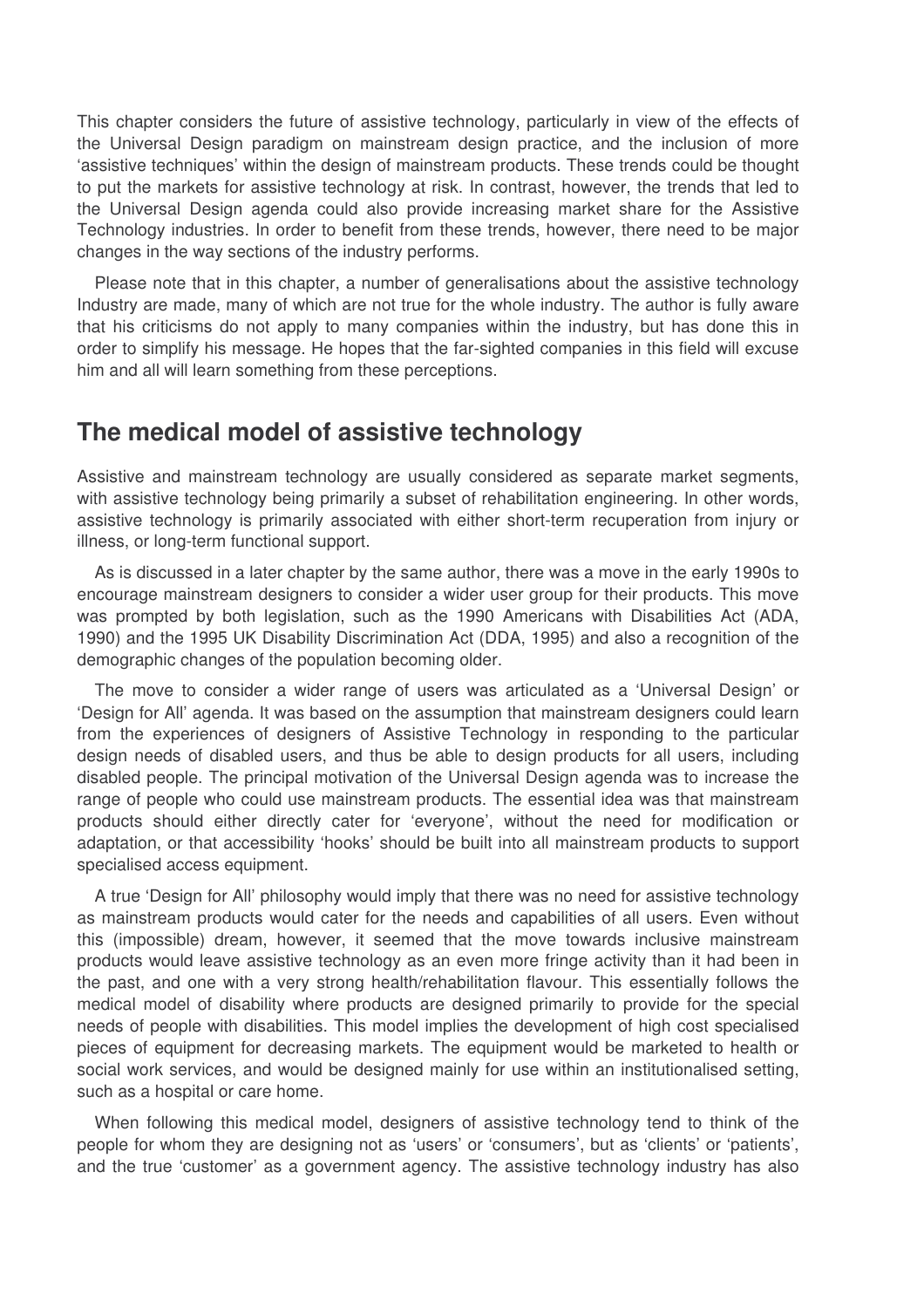often considered its 'clients' to be economically poor and politically powerless, using equipment which is procured for them either by government agencies or charitable bodies. The clients are rarely seen as the customer, because, they neither paid for their equipment nor had a major say in the choice of the equipment purchased.

The medical model of assistive technology, however, is a backward looking model and continuing to follow it will lead to significant opportunities for the field of assistive technology being missed. Combined with the loss of market segments, as Universal Design produces more desirable and accessible products, this could lead to an industry in crisis.

#### **A future outside the Medical Model**

However, this need not happen. There is an opposing, and more optimistic, view of assistive technology markets in the future. As has been indicated in other parts of this book, demography, the wealth and disposable incomes of older people, and legislation in the developed world, means that 'older and disabled people' are now seen to be an important growth market. The obvious conclusion from this is that mainstream equipment should be designed to be usable by these groups of people. These changes, however, could also lead to a substantially increasing market for assistive technology products. In order for the assistive technology sector to take full advantage of these opportunities, the attitudes of mind of some of those working in the sector needs to change.

In the same way as the Universal Design movement recommends mainstream design should include a consideration of 'all users', the assistive technology sector should extend its appeal towards 'all users'. 'Design for All' in its true sense, i.e. one product for all, is virtually impossible, so there is always going to be a need for specialised accessibility features and equipment, and also for equipment which has been designed primarily for an impaired user. Both of these markets are potentially expanding markets.

The assistive technology industry should become more like mainstream industry and think of the people for whom they are designing not as clients or patients, but as customers, consumers, citizens, or even people. This will not only give the potential user population more dignity, but also implies a very different relationship between provider and user than is customary in medical models, where the users are regarded as people to whom "something is done to cure them". Thus, by changing the perception of the users, they become more important and the commercial imperative will consequently change to become production of what the users want, rather than what someone else (be they carers, prescribers or therapists) believes the users need.

#### **The changing market place**

Designers of assistive technology should also respond to the effects of the changing demographics of their user base. The population is getting older. No longer will the majority of users be young people with a single disability, but they will be older people with multiple minor disabilities over which a major disability may or may not be superimposed. They will also have different lifestyles and different needs to those of younger disabled people. Many will still be economically active, and some may have a major role in caring for another older and possibly disabled person. The special needs of older people include more emphasis on:

- safety and security in the home,
- assessment, monitoring and support, and maintenance of function,
- support for memory loss and dementia,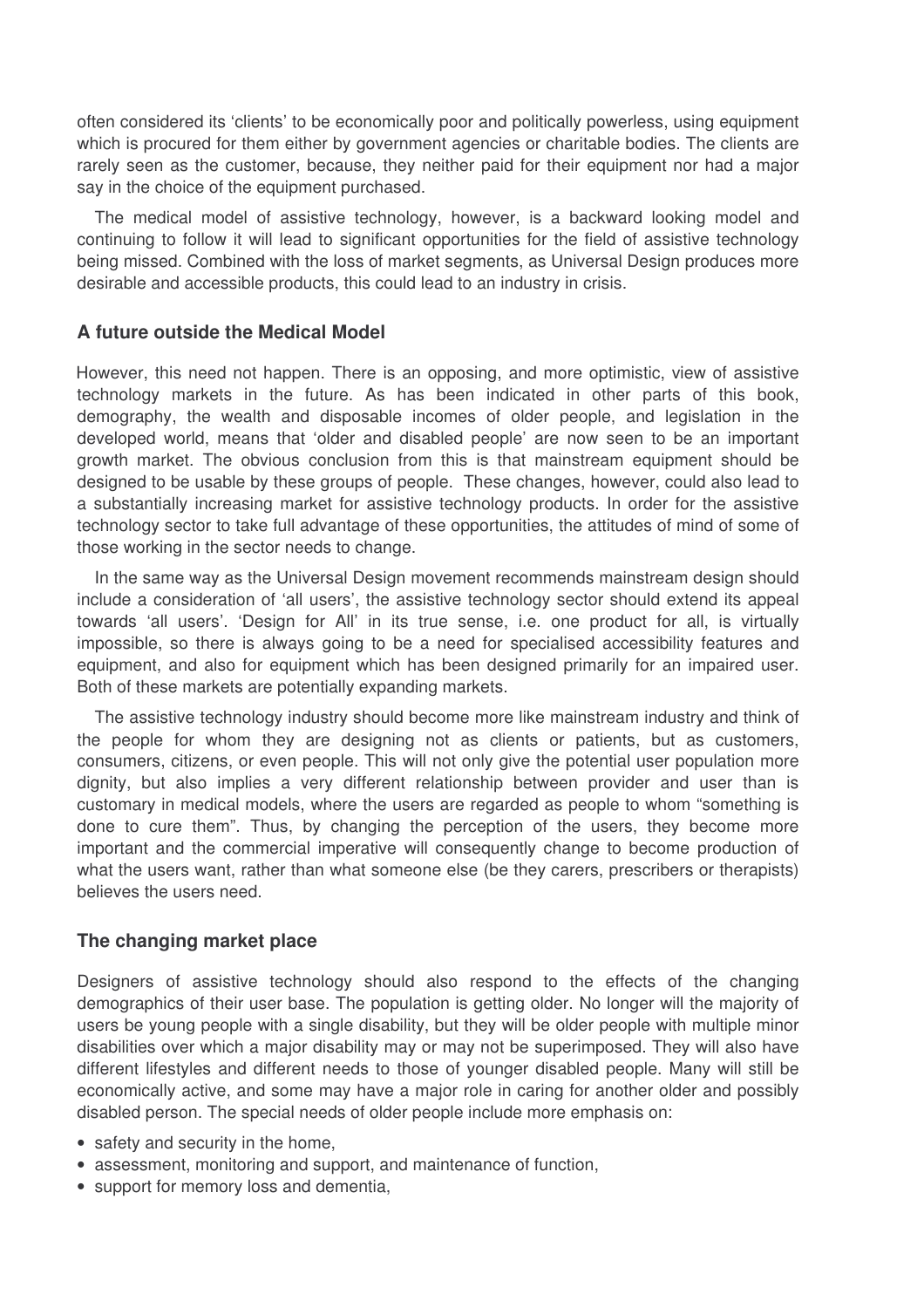- reduction of social isolation,
- provision of entertainment and leisure, and
- support to remain economically active.

The demography of the 'traditional' disabled customer is also changing. Increased life-span and better medical care mean that many more people who have been disabled for all, or a majority, of their lives, are showing the symptoms of ageing. There are higher levels of sensory and cognitive dysfunction, and different user motivations within this user group. In addition, the functionality and characteristics of this group of users can change more rapidly with time and the ageing process than is the case for younger disabled people.

Thus there is a need for a new design paradigm, which takes into account the increased diversity of the user population, and the changes which occur in their characteristics. This concept is being investigated within the UTOPIA (Usable Technology for Older People: Inclusive and Appropriate) project

#### ( http://www.computing.dundee.ac.uk/projects/UTOPIA/).

This is a joint project of four Scottish Universities, led by the University of Dundee, which is developing methodologies for Scottish industry that encourage the recognition and consequent inclusion of older and disabled people within different market segments. While focusing primarily on the needs of mainstream industry, the findings of the UTOPIA group are just as valuable to assistive technology industries as to mainstream industry. Principal findings include the need for direct and continuous contact with older and disabled people in a variety of roles such as experimental subjects, members of the research and development team, within project advisory groups, and as 'test pilots' for prototype systems.

#### **Who is the customer, and the differences between 'needs' and 'wants'**

The fact that the typical user of assistive technology was not usually the purchaser may have had a major influence on equipment design. Assistive technology often has an institutional 'air' about it – being more suited to a hospital ward than to a living room. It is interesting to note that, in the Christmas season, very many consumer durables are not purchased by the eventual user. This does not produce obvious design changes in the products, however, and this is perhaps because the purchasers of Christmas presents are, in general, trying to buy what they think the recipient might want rather than what they need, as an act of generosity rather than a charitable gesture.

The difference between 'need' and 'want' has very important effects particularly regarding the aesthetics of equipment. Those things we want usually are beautiful - in the eyes of the purchaser at least. Those products which it has been determined - by others - that we 'need', do not have the same requirement to be beautiful as their functionality is considered to be of utmost importance. However, this need not be the case. There is no absolute reason why assistive technology devices should be ugly. They probably end up like this because of the lack of motivation of designers to design beautiful products for the rehabilitation market, and, either the reluctance to employ designers with visual awareness, or to allow such designers to consider aesthetics as an important part of their remit.

As a proponent of the importance of the 'usability' of products, I usually extol the virtues of function over form – many designers in the rehabilitation and assistive technology fields, however, seem not to have any concept of 'form' to the major detriment of the popularity of their products.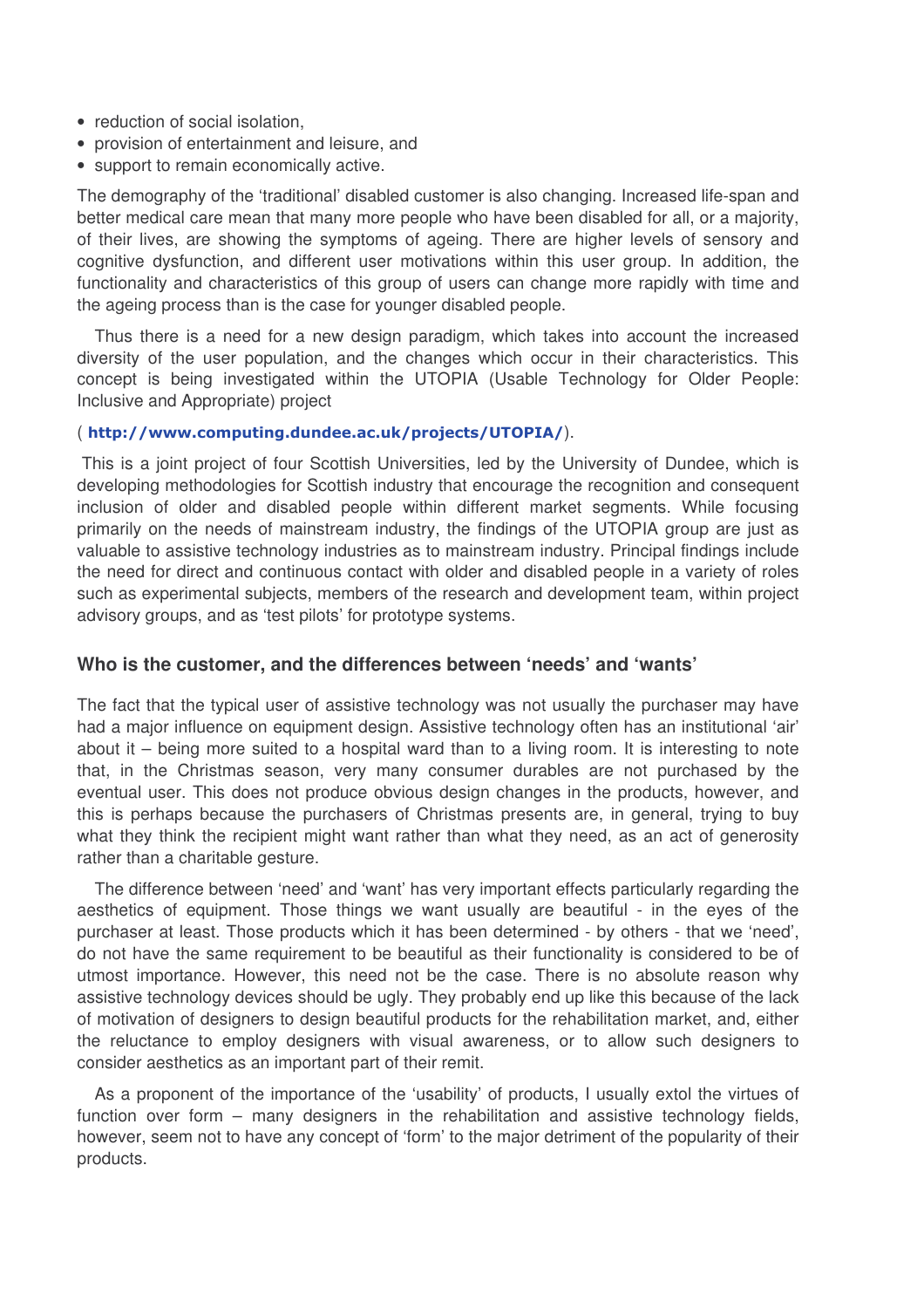Assistive technology designers should listen to their users more and find out what they really want. Much of the assistive technology equipment prescribed to users ends up languishing, unused, in cupboards. There is a need to understand why such equipment, that is supposed to be useful for the users, is not being used.

It is not always obvious that all assistive technology manufacturers are fully aware that understanding why the technology is not popular or commonly used, should a part of the design cycle for a new product.

#### **Aesthetics and assistive technology as a fashion statement**

These criticisms, of course, are not universally true. For example, most hearing aid manufacturers focus on 'form' as well as function. In this case 'form' usually implies invisibility and many hearing aids are designed to be as unobtrusive as possible, often at the expense of functionality and usability. These manufacturers, however, are fully aware of the preferences of their customers.

Indeed, the design of hearing aids highlights the differences that the perception of who the 'customer' is has on design. For instance, hearing aids designed for, and distributed by, the UK National Health Service are often larger and a more obvious 'aid' than those supplied directly to private customers. The private market has led the field for smaller and more discrete aids, first of all focusing on 'behind the ear' aids and, more recently, 'in the ear' aids.

Current assistive technology is not considered to be a fashion accessory, but demographic changes are likely to produce the need for incorporating aesthetic design within products. This will favour those assistive technology designers who are fastest to respond to the true needs and wants of the users.

The UK and many other societies in the developed world have promoted youth and its virtues for a long time. Industries have made large profits by pandering to this aspect of society. It may even be claimed that we have forgotten that there are alternatives to a youth-oriented approach, such as one where the wisdom of age is respected, and it is not embarrassing to admit that one is older or infirm.

There have been times when areas of fashion were particularly beneficial to older users. In Victorian times, the walking stick was a fashion accessory for many (and also could even serve as a repository for hard liquor and a weapon of defence/attack). In those days one could easily purchase a wide variety of very beautiful walking sticks, and using a stick was a badge of honour rather than shame. This is still true for country-walking enthusiasts, but there is little cross linkage between design of walking sticks for outdoor pursuits and those intended for therapeutic purposes.

There are also moves towards efficient artificial legs as a fashion statement, rather than the design being compromised in an attempt to make them 'cosmetic', i.e. conceal that they are artificial, and 'cool' wheelchairs for children. BT, a mainstream telecoms company, designed a telephone specifically for older and disabled people, which became a very successful mainstream product. Part of its success was probably due to it being neither ugly, nor marketed as a piece of assistive technology.

The questions that the assistive technology industry needs to address include:

- Should assistive technology 'delight' the user (and their friends and companions)?
- What is most appropriate way to do market research in this field?
- What is the best way to market assistive technology products to a wider group?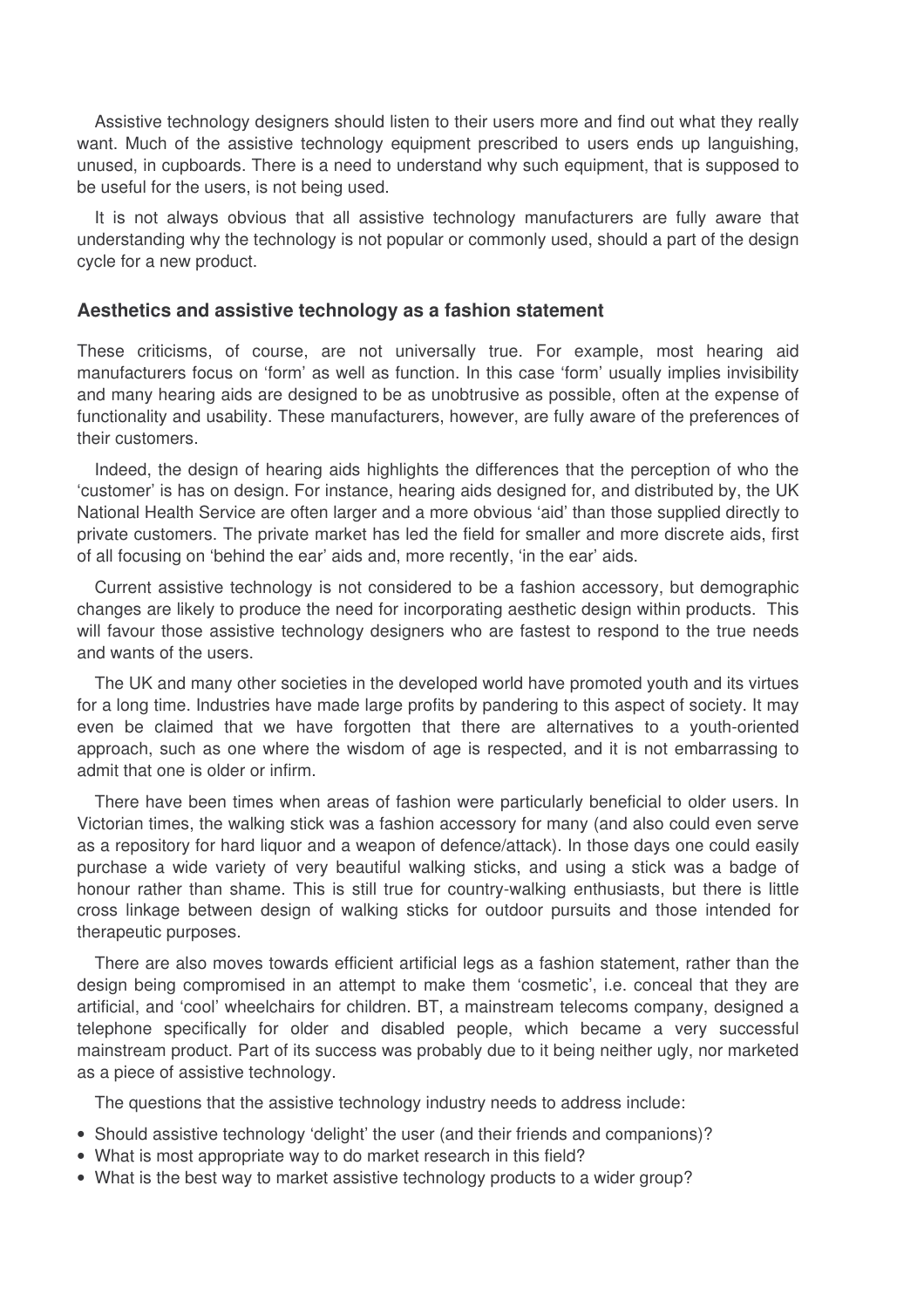• How can one best obtain accurate feedback from current users (including but not exclusively their professional carers)?

Example detailed questions concerning design could be along the lines of:

- What are the concepts of ugliness applied to artificial limbs? Is this likely to change? Should an artificial hand look cosmetic, or be functional?
- Can and should alarm call buttons be designed as a fashion accessory?
- Would remote controlled curtains, with a beautiful control panel, add to everyone's home?
- Most bath rails look as if they were designed for the hospital ward, and thus have no place in ones own bathroom. Is there a market for a 'designer' bath rail?

# **Assistive technology for all**

In responding appropriately to these challenges, the assistive technology industry could make great inroads into traditional mainstream product markets. This has happened, and my later chapter in this book gives examples of equipment, which were at first designed for people with disabilities, becoming popular mainstream products. Other such products include the Water Bed, which was first designed for rehabilitation. Such companies as Possum (significantly standing for 'Patient' Operated Selector Mechanism) pioneered the remote control of domestic equipment. Research into simple e-mail systems for old people produced an application which was preferred by executives over their standard e-mail system.

The assistive technology industry will never be really successful while it sticks to the medical model, because there is always a greater thrust towards, and resources available for, towards cure rather than care within the medical model. The domestic product market, however, is entirely devoted to providing 'support for daily living', and the methodology used in this market place, is more suited, I believe, to assistive technology of the future.

Designers of assistive technology need to consider what compromises should be made between:

- low cost and high quality
- institutionalised versus personalised design, and
- requirements of the user rather than the service provider

Developers of Assistive Technology need to think in a more generic way and ask questions such as:

- How can I increase the potential market for my products?
- What other groups of users may find it beneficial?
- How can I increase the beauty of my product without too great a cost penalty?
- How can I market it successfully to this increased range of potential users?
- What lessons can I learn from mainstream design to improve my sales?
- How do I design successfully for people rather than clients?

## **Summary**

Older people constitute a growing market segment, and the characteristics of the market of people with disabilities are changing. The changes in the demography of the developed world will change perceptions and markets for traditional assistive technology. The assistive technology industry can benefit from these trends, and can provide improved design for